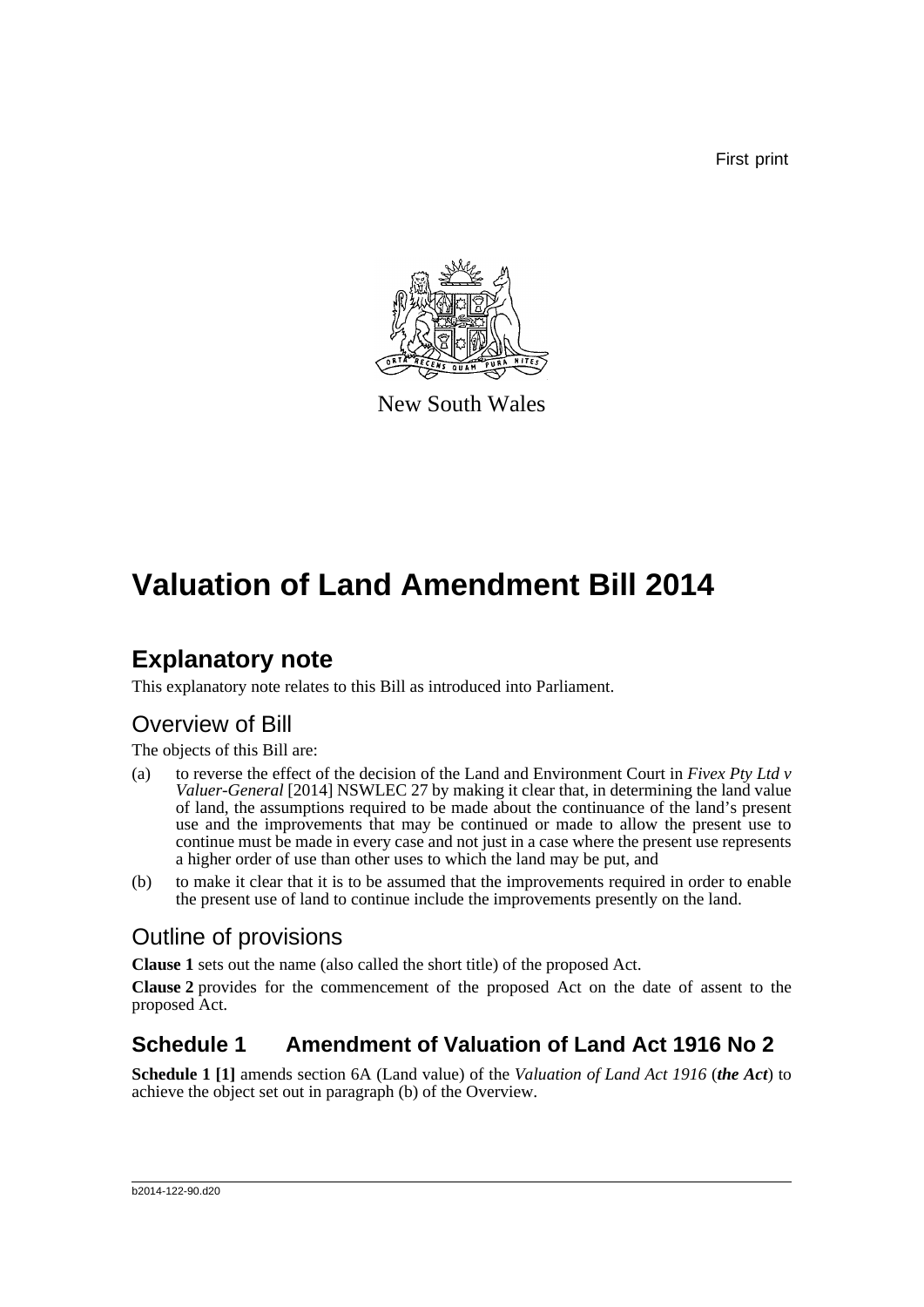**Schedule 1 [2]** amends section 6A of the Act to achieve the object set out in paragraph (a) of the Overview.

**Schedule 1 [3] and [4]** amend section 7B (Land value of strata) of the Act in a way that corresponds to the amendments to section 6A since the approach to land value of strata mirrors, in the relevant aspects, the approach to land value of land.

**Schedule 1 [5] and [6]** amend Schedule 2 (Savings, transitional and other provisions) to the Act to ensure that, while the amendments are to have retrospective effect so as to confirm the validity of land valuations already made, a decision in any proceedings commenced before introduction of the Bill will be unaffected.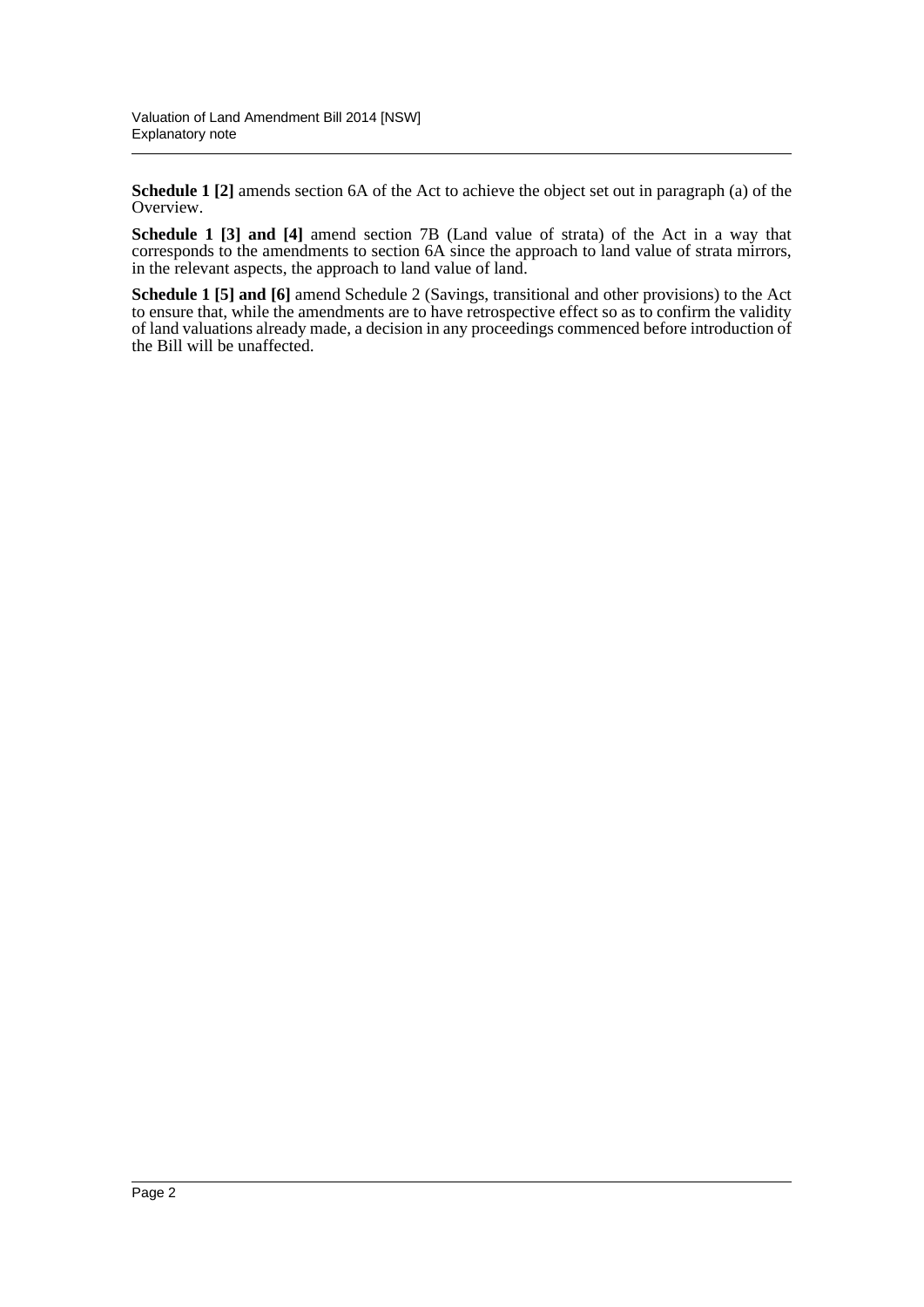First print



New South Wales

# **Valuation of Land Amendment Bill 2014**

### **Contents**

|            |                                              | Page |
|------------|----------------------------------------------|------|
| 1.         | Name of Act                                  | - 2  |
|            |                                              |      |
|            | 2 Commencement                               | - 2  |
| Schedule 1 | Amendment of Valuation of Land Act 1916 No 2 | 3    |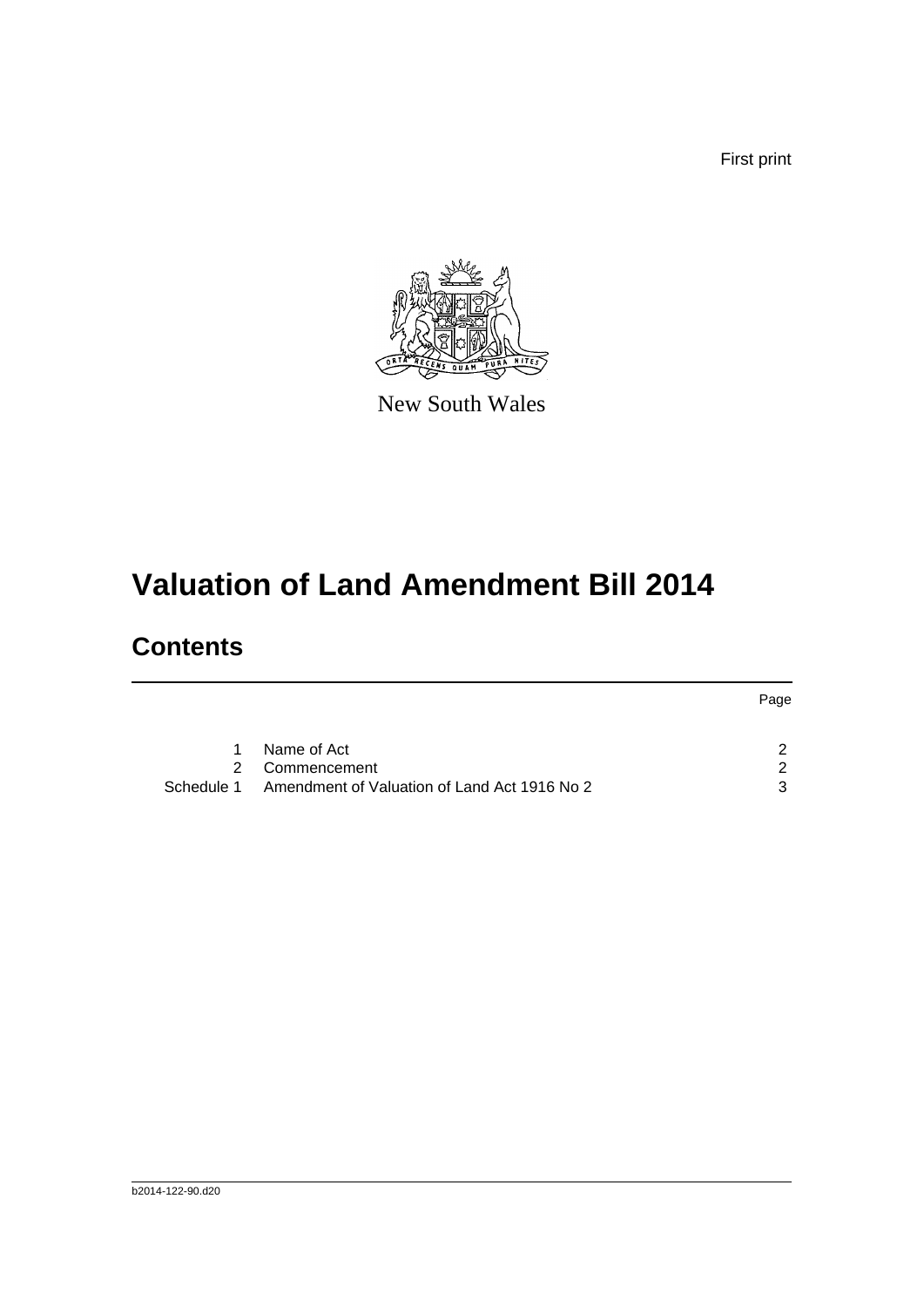

New South Wales

## **Valuation of Land Amendment Bill 2014**

No , 2014

#### **A Bill for**

An Act to amend the *Valuation of Land Act 1916* to make further provision for the assumptions to be made in determining land value.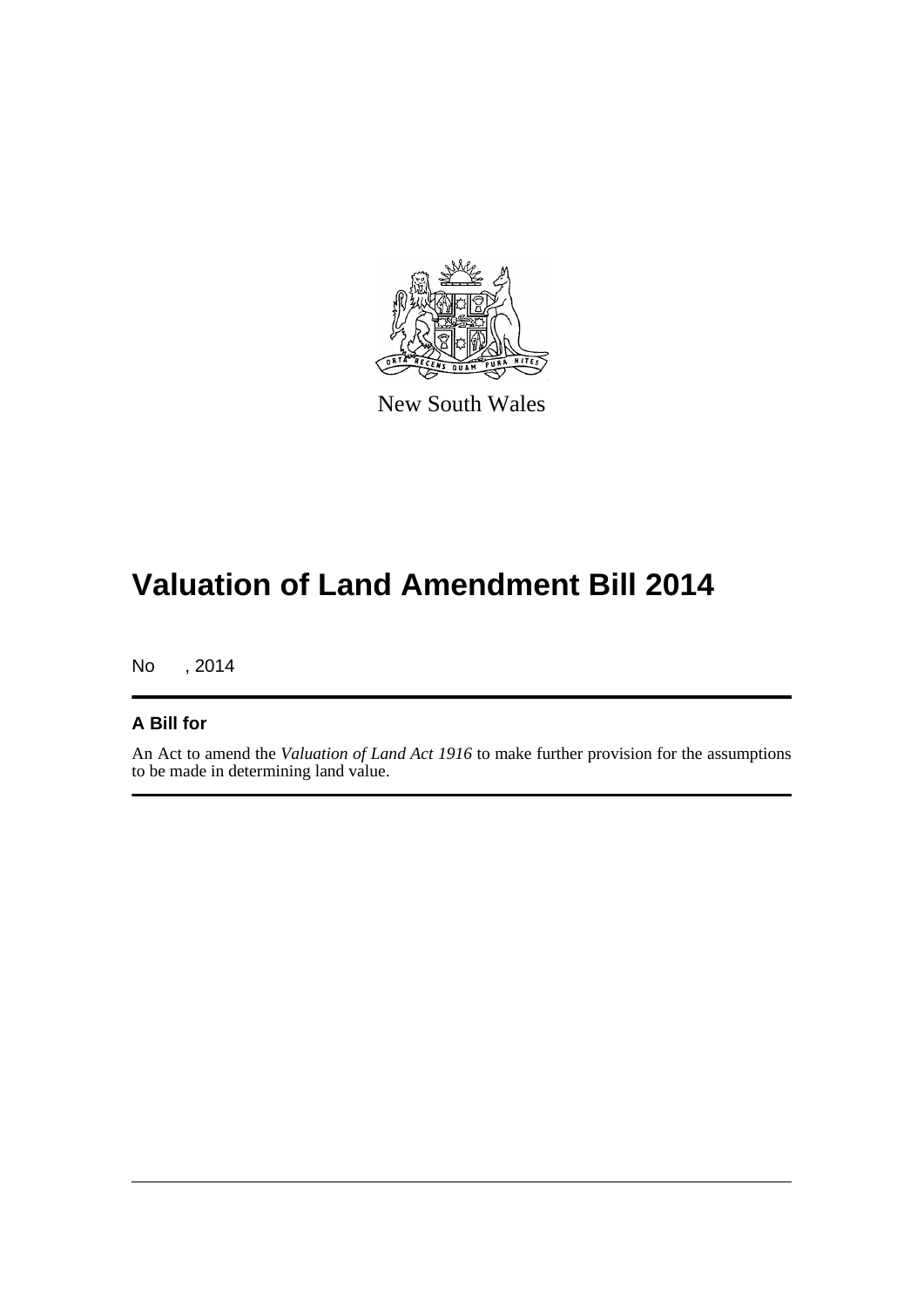<span id="page-4-1"></span><span id="page-4-0"></span>

|   | The Legislature of New South Wales enacts:            |   |  |
|---|-------------------------------------------------------|---|--|
| 1 | Name of Act                                           | 2 |  |
|   | This Act is the Valuation of Land Amendment Act 2014. | 3 |  |
|   | <b>Commencement</b>                                   |   |  |
|   | This Act commences on the date of assent to this Act. | 5 |  |
|   |                                                       |   |  |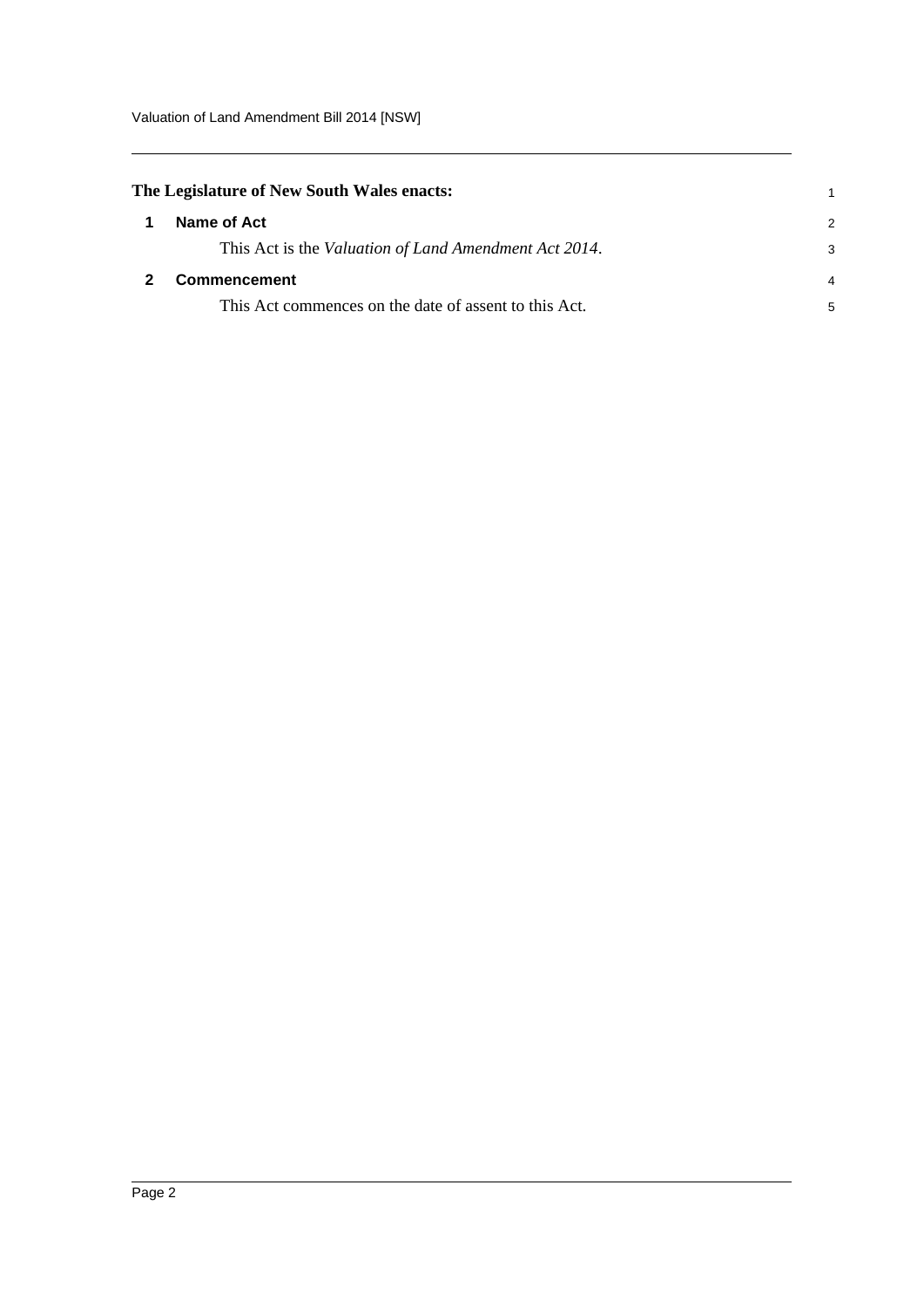<span id="page-5-0"></span>

|       | <b>Schedule 1</b>                                     |                                |     | <b>Amendment of Valuation of Land Act 1916 No 2</b>                                                                                                                                                                                                                                                                                                                  | $\mathbf{1}$                             |  |
|-------|-------------------------------------------------------|--------------------------------|-----|----------------------------------------------------------------------------------------------------------------------------------------------------------------------------------------------------------------------------------------------------------------------------------------------------------------------------------------------------------------------|------------------------------------------|--|
| [1]   |                                                       |                                |     | <b>Section 6A Land value</b>                                                                                                                                                                                                                                                                                                                                         | 2                                        |  |
|       | Insert at the end of section $6A(2)(b)$ :             |                                |     |                                                                                                                                                                                                                                                                                                                                                                      | 3                                        |  |
|       |                                                       |                                |     | and                                                                                                                                                                                                                                                                                                                                                                  | 4                                        |  |
|       |                                                       |                                | (c) | the improvements required in order to enable the land to continue to be<br>so used include the improvements present on the land at the date to<br>which the valuation relates,                                                                                                                                                                                       | $\mathbf 5$<br>$\,6\,$<br>$\overline{7}$ |  |
| $[2]$ | Section 6A (2A)                                       |                                |     |                                                                                                                                                                                                                                                                                                                                                                      | 8                                        |  |
|       |                                                       | Insert after section $6A(2)$ : |     |                                                                                                                                                                                                                                                                                                                                                                      |                                          |  |
|       |                                                       | (2A)                           |     | The assumptions under subsection $(2)$ (a)–(c) in respect of the use of land for<br>a purpose for which it was being used at the date to which the valuation relates<br>(its <i>present use</i> ) must be made in every case and not just in a case where the<br>present use represents a higher order of use than other uses to which the land<br>may be put.       | 10<br>11<br>12<br>13<br>14               |  |
| $[3]$ | Section 7B Land value of strata                       |                                |     | 15                                                                                                                                                                                                                                                                                                                                                                   |                                          |  |
|       | Insert at the end of section $7B(2)$ (b):             |                                |     | 16                                                                                                                                                                                                                                                                                                                                                                   |                                          |  |
|       |                                                       |                                |     | and                                                                                                                                                                                                                                                                                                                                                                  | 17                                       |  |
|       |                                                       |                                | (c) | the improvements required in order to enable the stratum to continue to<br>be so used include the improvements present in the stratum at the date<br>to which the valuation relates,                                                                                                                                                                                 | 18<br>19<br>20                           |  |
| [4]   | Section 7B (3)                                        |                                |     |                                                                                                                                                                                                                                                                                                                                                                      | 21                                       |  |
|       | Insert after section $7B(2)$ :                        |                                |     |                                                                                                                                                                                                                                                                                                                                                                      | 22                                       |  |
|       |                                                       | (3)                            |     | The assumptions under subsection (2) (a)–(c) in respect of the use of a stratum<br>for a purpose for which it was being used at the date to which the valuation<br>relates (its <i>present use</i> ) must be made in every case and not just in a case where<br>the present use represents a higher order of use than other uses to which the<br>stratum may be put. | 23<br>24<br>25<br>26<br>27               |  |
| [5]   | Schedule 2 Savings, transitional and other provisions |                                |     | 28                                                                                                                                                                                                                                                                                                                                                                   |                                          |  |
|       | Insert at the end of clause 1 (1) of Schedule 2:      |                                |     | 29                                                                                                                                                                                                                                                                                                                                                                   |                                          |  |
|       |                                                       |                                |     | any other Act that amends this Act                                                                                                                                                                                                                                                                                                                                   | 30                                       |  |
| [6]   | Schedule 2, Part 8                                    |                                |     | 31                                                                                                                                                                                                                                                                                                                                                                   |                                          |  |
|       | Insert after Part 7 of Schedule 2:                    |                                |     |                                                                                                                                                                                                                                                                                                                                                                      | 32                                       |  |
|       | Part 8                                                |                                |     | Provisions consequent on enactment of Valuation<br>of Land Amendment Act 2014                                                                                                                                                                                                                                                                                        | 33<br>34                                 |  |
|       | 21                                                    |                                |     | Operation of amendments and validation of valuations                                                                                                                                                                                                                                                                                                                 | 35                                       |  |
|       |                                                       | (1)                            |     | The amendments made by the Valuation of Land Amendment Act 2014 are<br>taken to have applied, and always to have applied, to any land valuation made<br>before the commencement of this clause.                                                                                                                                                                      | 36<br>37<br>38                           |  |